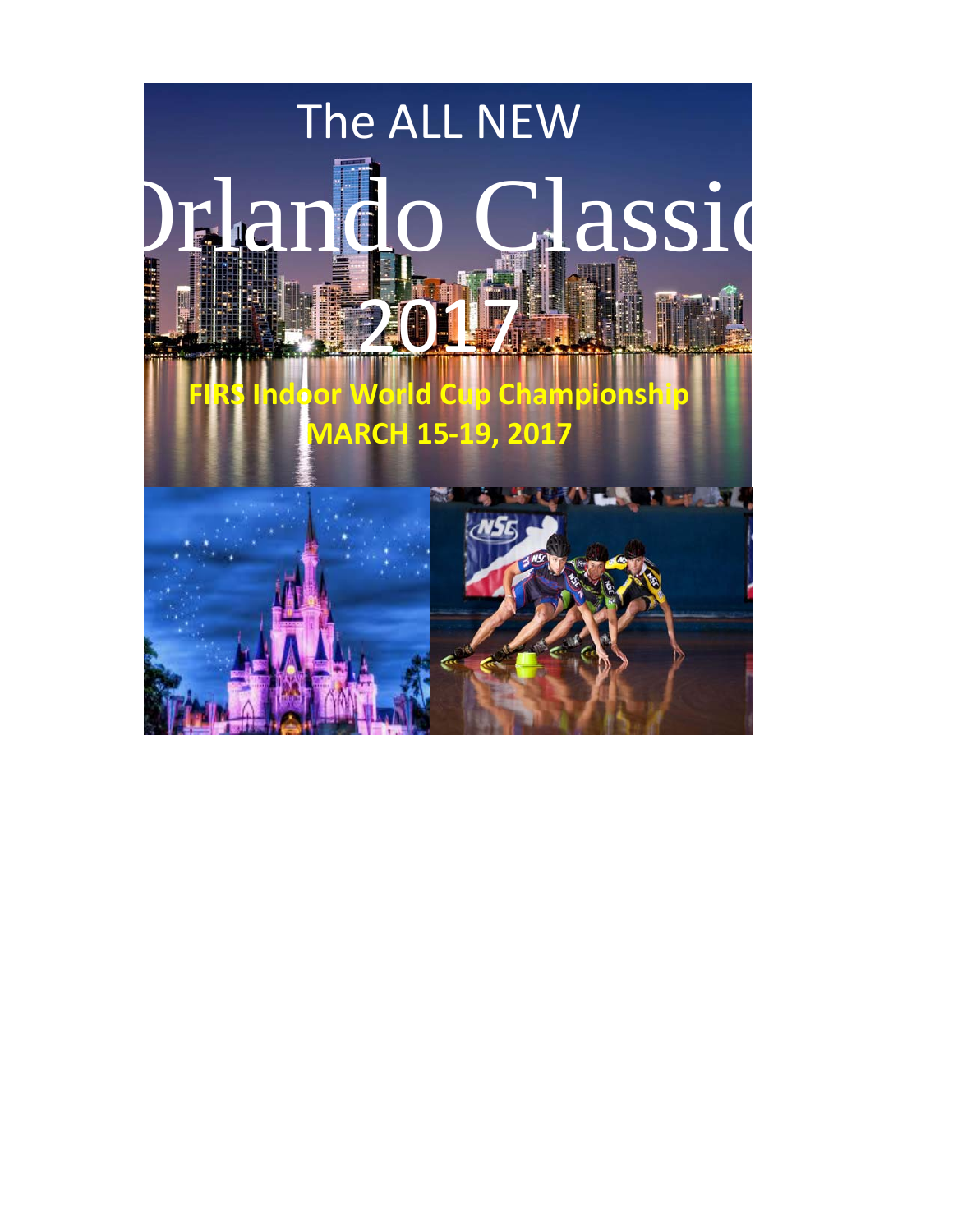# **¡BIENVENIDO!**

El Centro de Patinaje Astro en conjunto con la Federación Internacional de Rollersports (FIRS) desea invitarle cordialmente a la Primera Copa del Mundo de la Copa del Mundo ‐ ¡El Clásico de Orlando! Que también contará con carreras al aire libre el domingo 19 de marzo de 2017.

Esta carrera es una carrera preliminar que posiblemente conducirá al primer Campeonato del Mundo de Invierno en 2018, auspiciado por FIRS. Necesitamos su apoyo para dar vida a este Campeonato. Haremos todo lo que podamos hacer para que su evento sea económico y emocionante. Hay más de 14 países que actualmente albergan un Campeonato Nacional Indoor y esta es una oportunidad para mostrar sus talentos de países en la pista de interior.

Las fechas del evento serán del 15 al 19 de marzo de 2017, ubicado en el Capitolio de Vacaciones del Mundo, el hermoso ORLANDO, FLORIDA! Esta es la casa de Walt Disney World, Universal Studios, Sea World y muchos más parques y atracciones, por lo que esto no es sólo una carrera, sino unas vacaciones familiares maravillosa también!

La instalación de interior es un recién renovado edificio de 30.000 pies cuadrados que alberga un piso de madera de 18.000 pies cuadrados recién recubierto con Roll‐On, la elección número uno en revestimientos de piso. ¡Con \$ 750,000 en renovaciones solamente, la instalación le impresionará con su trabajo de arte tridimensional, luces y sonido emocionantes, y áreas VIP y Vendedor especiales!

Las carreras serán para todas las edades con verdaderamente tres niveles de patinaje. La Clase Mundial y Junior World Class será para todos los patinadores en los niveles más altos y cualquier patinador que sea un ex Patinador de Equipo Nacional será requerido para patinar en esta división.

Hay la división de la élite que está para patinadores más experimentados, y la división del principiante para patinadores más nuevos y menos experimentados.

Las divisiones Junior World Class y Senior World Class estarán compitiendo por la Copa Mundial de Indoor y la Elite y Novice serán premiadas con Medallas personalizadas para este Concurso Internacional.

Habrá relevos para todas las divisiones, Habrá una Competición de Clase Junior World y Senior World Clase 3, así como para la división Elite.

Habrá todos los relés estándar de 2 personas para la División Elite, así como la división Novice.

La parte exterior de la competición contará con varias carreras al aire libre y estaremos enviando más información pronto sobre la instalación y las carreras.

El Astro Skate Center puede proporcionar transporte local desde y hacia los hoteles bajo petición.

Información del hotel seguirá en breve con varios precios de hoteles e instalaciones para hacer su viaje económico y divertido!

También podemos ayudar con visitas a los parques temáticos y atracciones.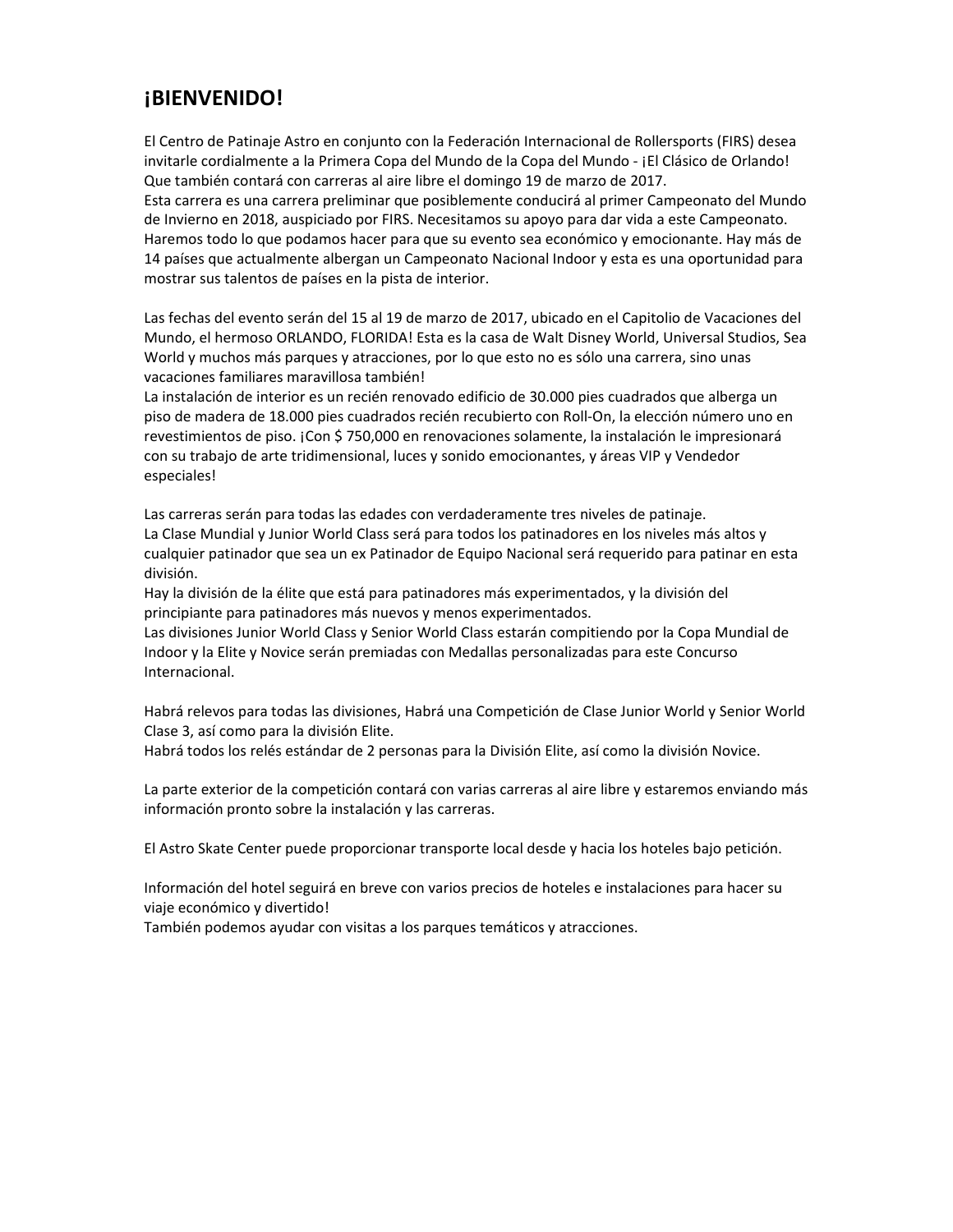Si necesita ayuda para entrenar y mejorar sus habilidades en el interior, tenemos entrenadores disponibles para trabajar con sus equipos si desea venir temprano o si desea reservar la enseñanza privada en su país.

Lo Siguiente es un Calendario Tentativo de Eventos para ser patinado.

EL COSTO DE LOS EVENTOS ES LO SIGUIENTE:

JR y SR WORLD CLASS PRIMER EVENTO \$ 60.00 Relés \$ 15.00 cada uno Primera División Elite Evento \$ 50.00 Relés \$ 15.00 cada uno Primer Evento de la División Novice \$ 50.00 Relés \$ 15.00 cada uno.

# *INDOOR WORLD CLASS AND JR WORLD CLASS FIRS EVENTS*

JR WORLD CLASS MEN Flying 100M, 500M, 1000M, 1500m 5000m JR WORLD CLASS LADIES Flying 100M, 500M, 1000M, 1500m 5000m WORLD CLASS MEN Flying 100M, 500M, 1000M, 2000m 10000m WORLD CLASS LADIES Flying 100M, 500M, 1000M, 2000m 5000m JR AND SR WORLD CLASS 3 PERSON RELAYS

| <b>Novice Individual Divisions:</b>                                               | AGE          | <b>DISTANCE</b> |       |
|-----------------------------------------------------------------------------------|--------------|-----------------|-------|
| <b>Primary Girls and Boys</b>                                                     | (6 & 7)      | 200M            | 400M  |
| Juvenile Girls and Boys                                                           | (8 & 9)      | 300M            | 400M  |
| <b>Elementary Girls and Boys</b>                                                  | (10 & 11)    | 300M            | 500M  |
| Freshman Girls and Boys                                                           | (12 & 13)    | 300M            | 700M  |
| Sophomore Men and Ladies                                                          | (14 & 15)    | 500M            | 1000M |
| Junior Men and Ladies                                                             | (16 & 17)    | 500M            | 1000M |
| Senior Men and Ladies                                                             | $(18 - 26)$  | 500M            | 1000M |
| Classic Men and Ladies                                                            | $(27 - 34)$  | 500M            | 1000M |
| Masters Men and Ladies                                                            | (35 - above) | 500M            | 1000M |
| Elementary 2 Boy/Girl/Mixed                                                       |              | 1200M           |       |
| Sophomore 2 Man/Lady/Mixed                                                        |              | 2000M           |       |
| Senior 2 Man/Lady/ Mixed                                                          |              | 2000M           |       |
| Classic/Master 2 Man/Lady/Mixed                                                   |              | 2000M           |       |
| Note: **Some divisions may be combined to save time and keep the meet competitive |              |                 |       |

# *NOVICE Races & Distances*

| <b>Standard Division Races &amp; Distances</b> |     |                 |  |
|------------------------------------------------|-----|-----------------|--|
| <b>Standard Individual Divisions:</b>          | AGE | <b>DISTANCE</b> |  |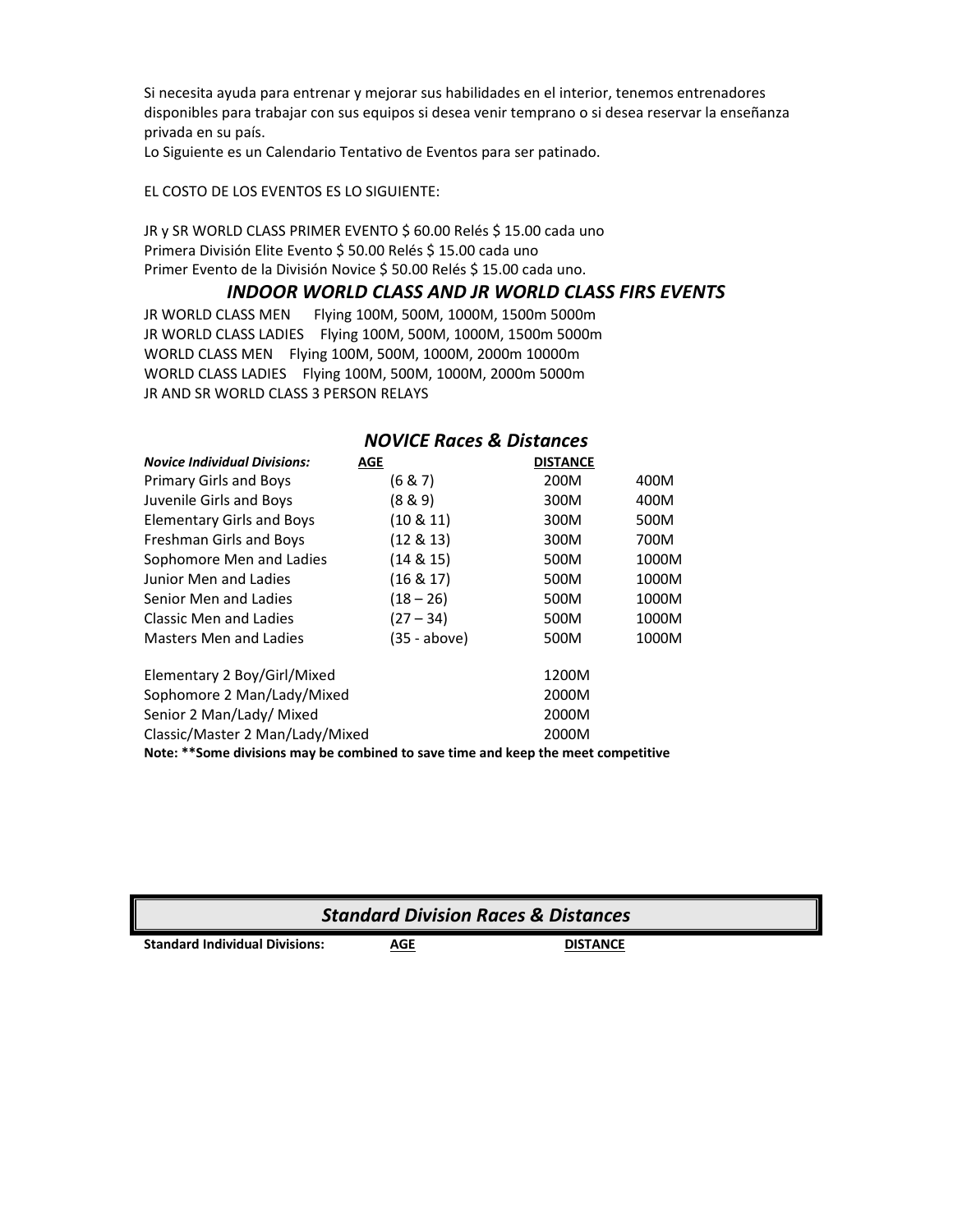| Tiny Tot Girls and Boys          | (5 and Under) | 100M | 200M        | 300M       |
|----------------------------------|---------------|------|-------------|------------|
| Primary Girls and Boys           | (6 & 7)       | 200M | 300M        | 400M       |
| Juvenile Girls and Boys          | (8 & 9)       | 200M | 300M        | 500M       |
| <b>Elementary Girls and Boys</b> | $(10 \& 11)$  | 300M | 500M        | 700M       |
| Freshman Girls and Boys          | $(12 \& 13)$  | 300M | 500M        | 1000M      |
| Sophomore Men and Ladies         | (14 & 15)     | 500M | 1000M 1500M |            |
| Junior Ladies                    | $(16 \& 17)$  | 500M | 1000M 1500M |            |
| Junior Men                       | $(16 \& 17)$  | 500M | 1000M 2000M |            |
| Senior Ladies                    | $(18 - 24)$   | 500M | 1000M 2000M |            |
| Senior Men                       | $(18 - 24)$   | 500M | 1000M 3000M |            |
| Classic Ladies                   | $(25 - 34)$   | 500M | 1000M 1500M |            |
| Classic Men                      | (25 -34)      | 500M | 1000M 2000M |            |
| <b>Masters Ladies</b>            | (35-44)       | 500M |             | 700M 1000M |
| Master Men                       | (35-44)       | 500M |             | 700M 1500M |
| Veterans Ladies and Men          | (45 - 54)     | 500M |             | 700M 1000M |
| Esquire Ladies and Men           | (55 & Older)  | 500M |             | 700M 1000M |

**\*\*Some divisions may be combined to save time and keep the meet competitive**

### *Indoor Events*

# *Standard Division Relays*

# **All USA Roller Sports Elite 2 Person and 2 Mixed Relays will be skated\*\*\***

| <b>DIVISIONS</b>               | AGE                                  | <b>DISTANCE</b> |
|--------------------------------|--------------------------------------|-----------------|
| Juvenile 3 person              | (Boys/Girls of Juvenile and Primary) | 1500M           |
| Freshman 3 Boy/Girl            | (Elementary and freshman)            | 3000M           |
| Senior 3 Lady                  | (Sophomore, Junior, & Senior)        | 4500M           |
| Senior 3 Man                   | (Sophomore, Junior, & Senior)        | 6000M           |
| <b>WORLD CLASS 3 Man FIRS</b>  | (Jr and Sr World Class)              | 6000M           |
| <b>WORLD CLASS 3 Lady FIRS</b> | (Jr and Sr World Class)              | 4500M           |
|                                |                                      |                 |

Classic/Master/Veteran 3 Person (any combination of men/women in these ages) 3000M

**TENTATIVE SCHEDULE \* SIGNIFIES FIRS EVENT** Wednesday March 15, 2017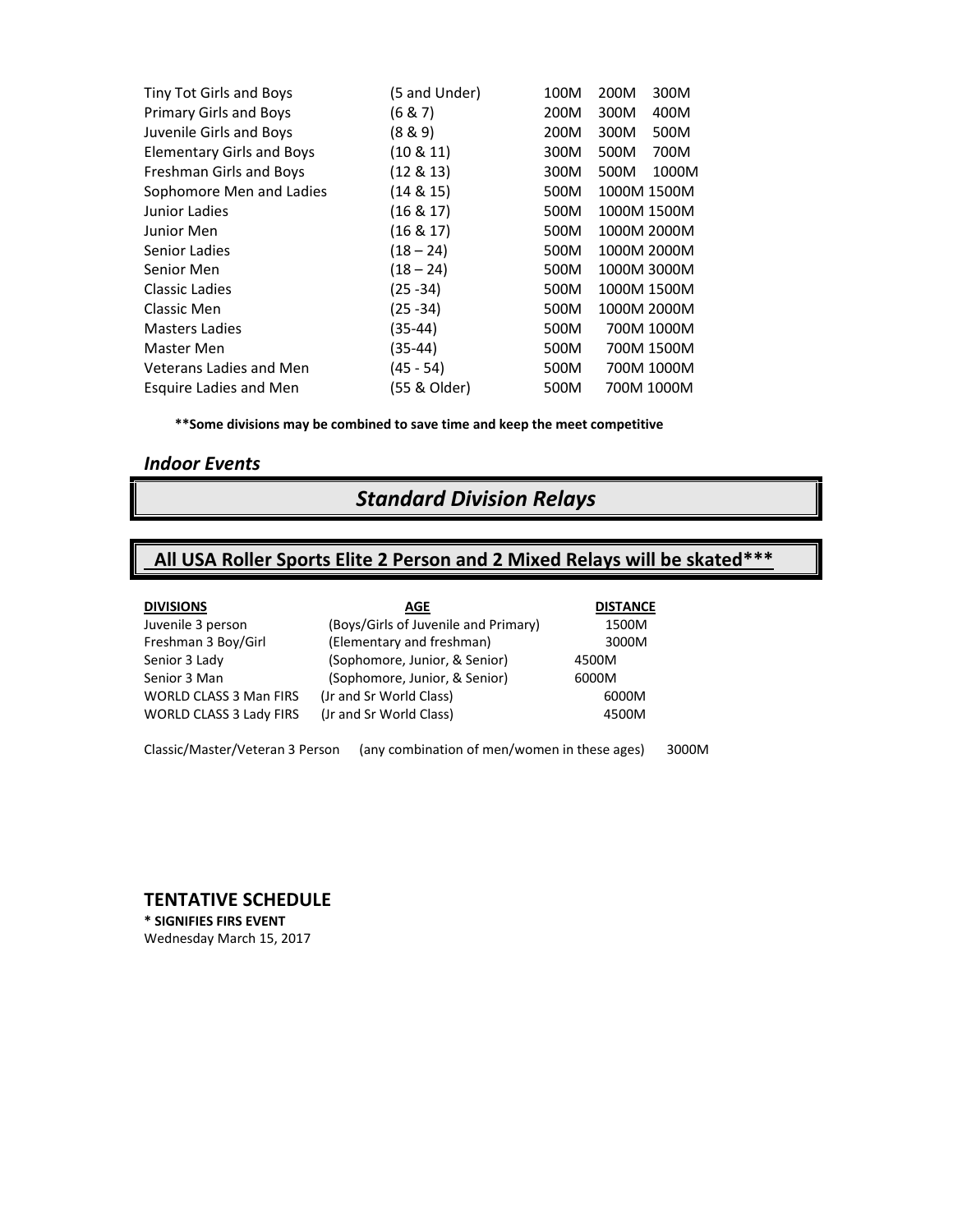INTERNATIONAL ATHLETES ARRIVE AND START REGISTRATION AND CHECK IN PRACTICE JR AND SR WORLD CLASS

Thursday March 16, 2017 WORLD CLASS AND JR WORLD CLASS PRACTICE DAY 9am-4pm

7PM \*Jr World Class Ladies Flying 100M \*Jr World Class Men Flying 100M \*World Class Ladies Flying 100M \*World Class Men Flying 100M \*Jr World Class 500M Heats \*Sr World Class 500M Heats

Friday March 17, 2017 Standard Division MIDDLE DISTANCES Tiny Tot Girls and Boys Primary Girls and Boys Juvenile Girls and Boys Elementary Girls and Boys Freshman Girls and Boys Sophomore Men and Ladies **\*JR WORLD CLASS 500M SEMIS \*SR WORLD CLASS 500M SEMIS** Junior Ladies Junior Men Senior Ladies Senior Men Classic Ladies Classic Men Masters Ladies Master Men Veterans Ladies and Men Esquire Ladies and Men

### **\* JR WORLD CLASS 500M Final \* SR WORLD CLASS 500M Final**

Standard Division Short DISTANCES Tiny Tot Girls and Boys Primary Girls and Boys Juvenile Girls and Boys Elementary Girls and Boys Freshman Girls and Boys Sophomore Men and Ladies **\*JR WORLD CLASS 1000M Heats**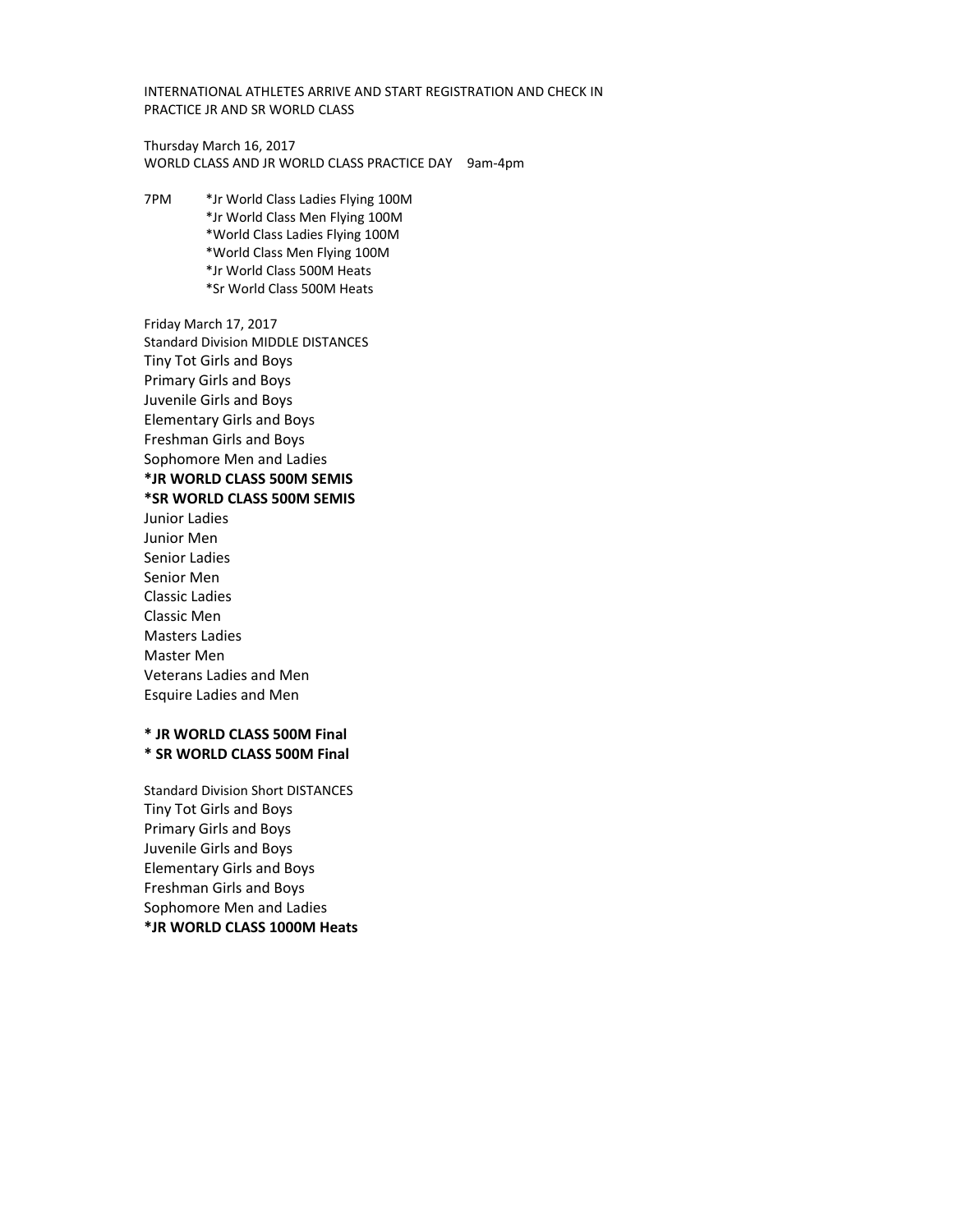#### **\*SR WORLD CLASS 1000M Heats**

Junior Ladies Junior Men Senior Ladies Senior Men Classic Ladies Classic Men Masters Ladies Master Men Veterans Ladies and Men Esquire Ladies and Men

# **\* JR WORLD CLASS 1000M SEMIS \* SR WORLD CLASS 1000M SEMIS**

STANDARD DIVISION SHORT DISTANCE FINALS Tiny Tot Girls and Boys Primary Girls and Boys Juvenile Girls and Boys Elementary Girls and Boys Freshman Girls and Boys Sophomore Men and Ladies Junior Ladies Junior Men Senior Ladies Senior Men Classic Ladies Classic Men Masters Ladies Master Men Veterans Ladies and Men Esquire Ladies and Men **\*JR WORLD CLASS 1000M FINALS \*SR WORLD CLASS 1000M FINALS**

#### **SATURDAY March 18, 2017**

Standard Division Long DISTANCES Tiny Tot Girls and Boys Primary Girls and Boys Juvenile Girls and Boys Elementary Girls and Boys Freshman Girls and Boys Sophomore Men and Ladies **\*JR WORLD CLASS 1500M Heats**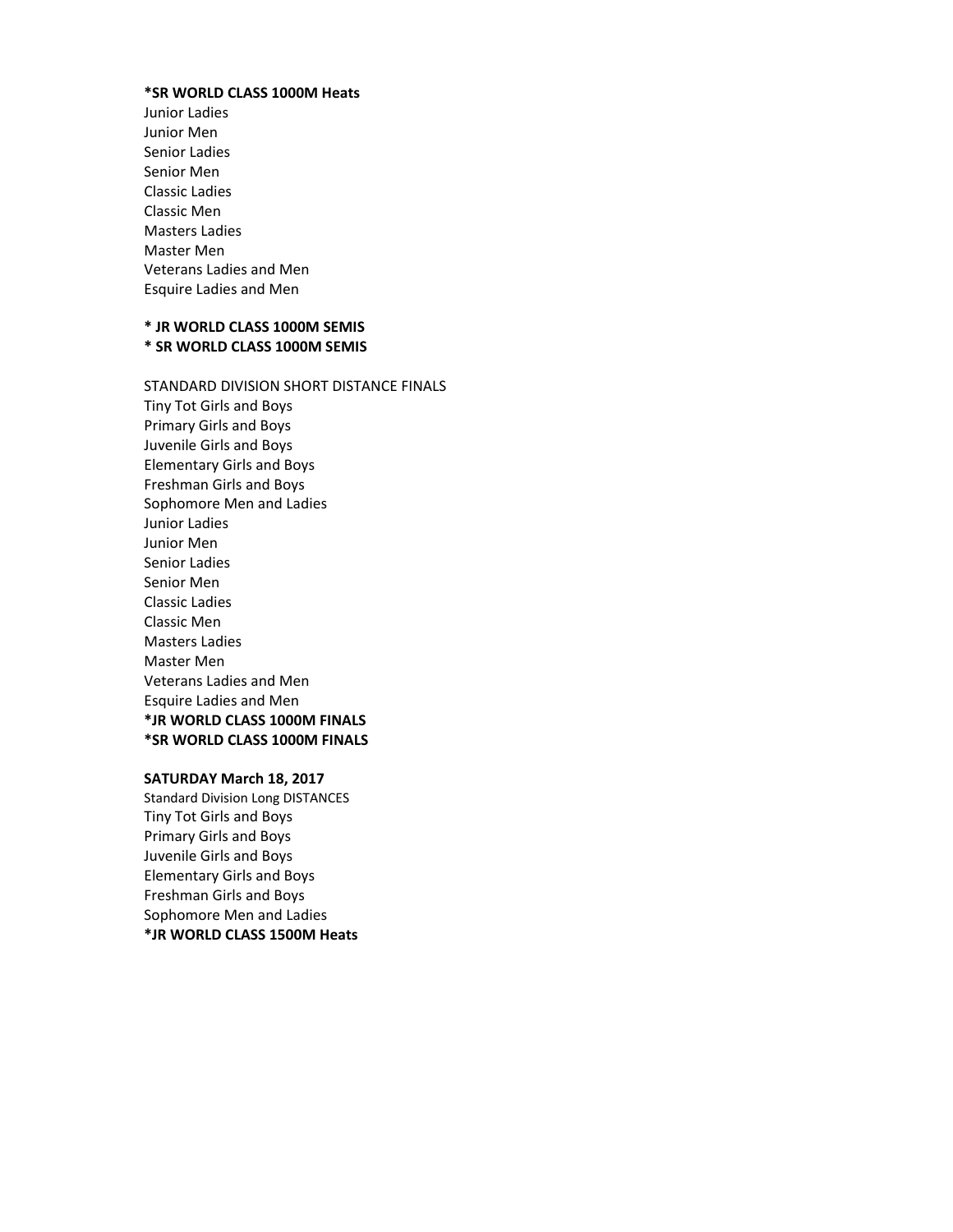## **\*SR WORLD CLASS 2000M Heats**

Junior Ladies Junior Men Senior Ladies Senior Men Classic Ladies Classic Men Masters Ladies Master Men Veterans Ladies and Men Esquire Ladies and Men **\*JR WORLD CLASS 1500M Semis \*SR WORLD CLASS 2000M Semis**

## **Standard Division Long DISTANCES FINALS**

Tiny Tot Girls and Boys Primary Girls and Boys Juvenile Girls and Boys Elementary Girls and Boys Freshman Girls and Boys Sophomore Men and Ladies Junior Ladies Junior Men Senior Ladies Senior Men Classic Ladies Classic Men Masters Ladies Master Men Veterans Ladies and Men Esquire Ladies and Men

# **\*JR WORLD CLASS 1500M FINALS \*SR WORLD CLASS 2000M FINALS NOVICE DIVISION SHORT DISANCE HEATS**

| Primary Girls and Boys           | (6 & 7)      | 200M |
|----------------------------------|--------------|------|
| Juvenile Girls and Boys          | (8 & 9)      | 300M |
| <b>Elementary Girls and Boys</b> | $(10 \& 11)$ | 300M |
| Freshman Girls and Boys          | (12 & 13)    | 300M |
| Sophomore Men and Ladies         | $(14 \& 15)$ | 500M |
| Junior Men and Ladies            | (16 & 17)    | 500M |
| Senior Men and Ladies            | $(18 - 26)$  | 500M |
| <b>Classic Men and Ladies</b>    | $(27 - 34)$  | 500M |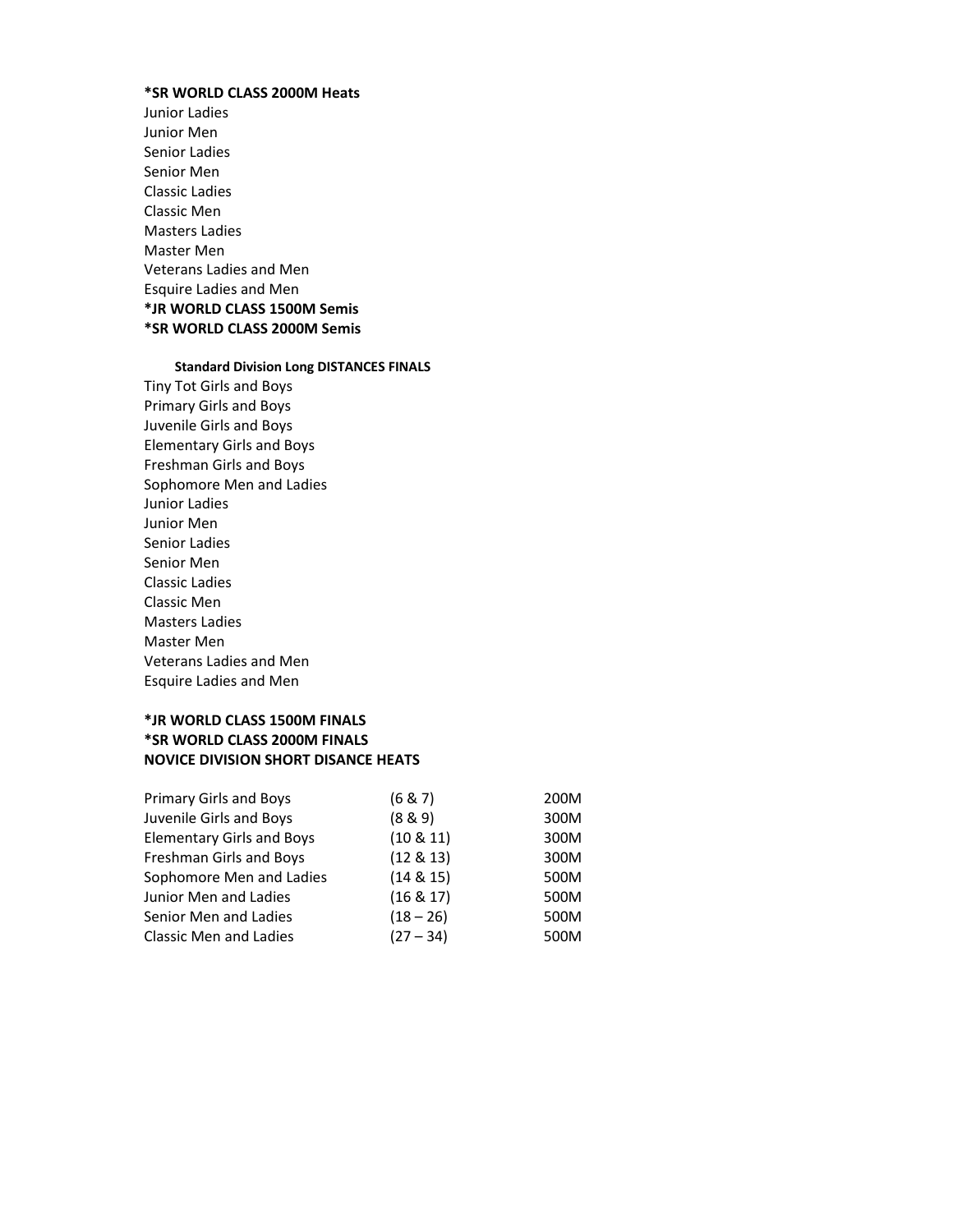| Masters Men and Ladies              | $(35 - above)$ | 500M |
|-------------------------------------|----------------|------|
| <b>NOVICE DIVISION SHORT FINALS</b> |                |      |
| Primary Girls and Boys              | (6 & 7)        | 200M |
| Juvenile Girls and Boys             | (8 & 9)        | 300M |
| <b>Elementary Girls and Boys</b>    | $(10 \& 11)$   | 300M |
| Freshman Girls and Boys             | $(12 \& 13)$   | 300M |
| Sophomore Men and Ladies            | $(14 \& 15)$   | 500M |
| Junior Men and Ladies               | $(16 \& 17)$   | 500M |
| Senior Men and Ladies               | $(18 - 26)$    | 500M |
| Classic Men and Ladies              | $(27 - 34)$    | 500M |
| Masters Men and Ladies              | (35 - above)   | 500M |

## **\*JR WORLD CLASS LONG DISTANCE FINALS \*SR WORLD CLASS LONG DISTANCE FINALS**

### **NOVICE DIVISION LONG DISANCE HEATS**

| Primary Girls and Boys           | (6 & 7)        | 200M |
|----------------------------------|----------------|------|
| Juvenile Girls and Boys          | (8 & 9)        | 300M |
| <b>Elementary Girls and Boys</b> | $(10 \& 11)$   | 300M |
| Freshman Girls and Boys          | (12 & 13)      | 300M |
| Sophomore Men and Ladies         | (14 & 15)      | 500M |
| Junior Men and Ladies            | (16 & 17)      | 500M |
| Senior Men and Ladies            | $(18 - 26)$    | 500M |
| Classic Men and Ladies           | $(27 - 34)$    | 500M |
| <b>Masters Men and Ladies</b>    | $(35 - above)$ | 500M |

## **NOVICE DIVISION LONG DISTANCE FINALS**

| <b>Primary Girls and Boys</b>    | (6 & 7)        | 200M |
|----------------------------------|----------------|------|
| Juvenile Girls and Boys          | (8 & 9)        | 300M |
| <b>Elementary Girls and Boys</b> | $(10 \& 11)$   | 300M |
| Freshman Girls and Boys          | (12 & 13)      | 300M |
| Sophomore Men and Ladies         | $(14 \& 15)$   | 500M |
| Junior Men and Ladies            | (16 & 17)      | 500M |
| Senior Men and Ladies            | $(18 - 26)$    | 500M |
| <b>Classic Men and Ladies</b>    | $(27 - 34)$    | 500M |
| <b>Masters Men and Ladies</b>    | $(35 - above)$ | 500M |

**\* JR WORLD CLASS RELAYS \* SR WORLD CLASS RELAYS NOVICE 2 PERSON RELAYS STANDARD 2 PERSON RELAYS INCL. MIXED 3 PERSON RELAYS**